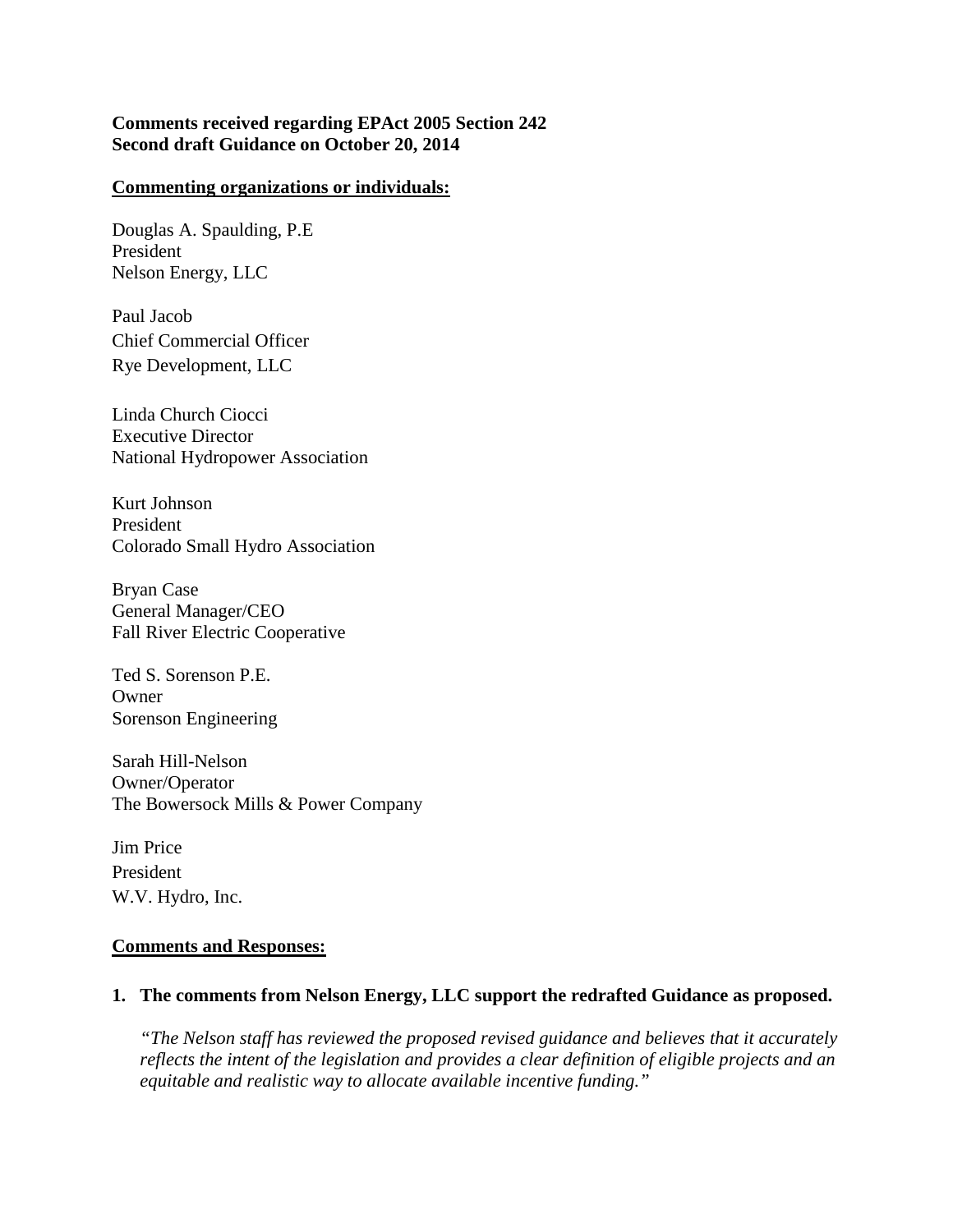DOE appreciates the comments from Nelson Energy, LLC.

## **2. Nelson comments argue against the remuneration method suggested in the incremental payment approach.**

*"The key fact, however, is that the intent of the EPAct 2005 legislation was to encourage increased hydroelectric generation but not necessarily increased numbers of hydroelectric projects. For this reason the proposed concept of proportional allocation is appropriate and reflects the intent of the legislation. This method of allocation is contained in both the original guidance and the revised guidance. Nelson concurs with this provision."*

DOE appreciates the comments from Nelson Energy, LLC.

# **3. Rye Development comments on the meaning of repair and reconstruction as it relates to intake structures or diversion channels with concern about their project eligibility. Sorenson Engineering comments supported Rye Development recommendations.**

*"Rye may be required to construct new or enlarge existing diversions (e.g., intake channels) which are incremental to the existing dam and diversion(s), for some of our planned projects. These channels will divert water from the dam to the proposed powerhouse. We understand that statute and the proposed and revised guidance from DOE make ineligible for participation in the Hydroelectric Production Incentive Program hydro projects that require construction or enlargement of diversion structures which are incremental to the existing dam and diversion(s, other than repair or reconstruction.* 

*We learned from the National Hydropower Association that similar language was included in the original Renewable Electricity Production Credit (26 U.S.C. 45; EPACT05, Sec. 1301(c)(3)(C)(iii)), but was changed to allow this type of projects to qualify for the REPC by Public Law 110-343 (October 3, 2008).* 

*We understand that projects that require construction or enlargement of diversion structures which are incremental to the existing dam and diversion(s) (e.g., intake channels), like some of Rye's portfolio, are ineligible to participate under the Hydroelectric Production Incentives Program as authorized by Sec. 242 and implemented by the revised guidelines issued by DOE on October 20, 2014. Is our understanding correct?*

*What criteria would DOE use to determine whether construction related to diversions constitutes "repair or reconstruction"?*

*We believe that a clear explanation of this eligibility requirement will improve the functioning of the program and help DOE to fulfill the intent of Congress. It would also identify language in the program's authorizing statute that should be updated in a reauthorization to conform to the requirements of other hydro programs, like REPC."*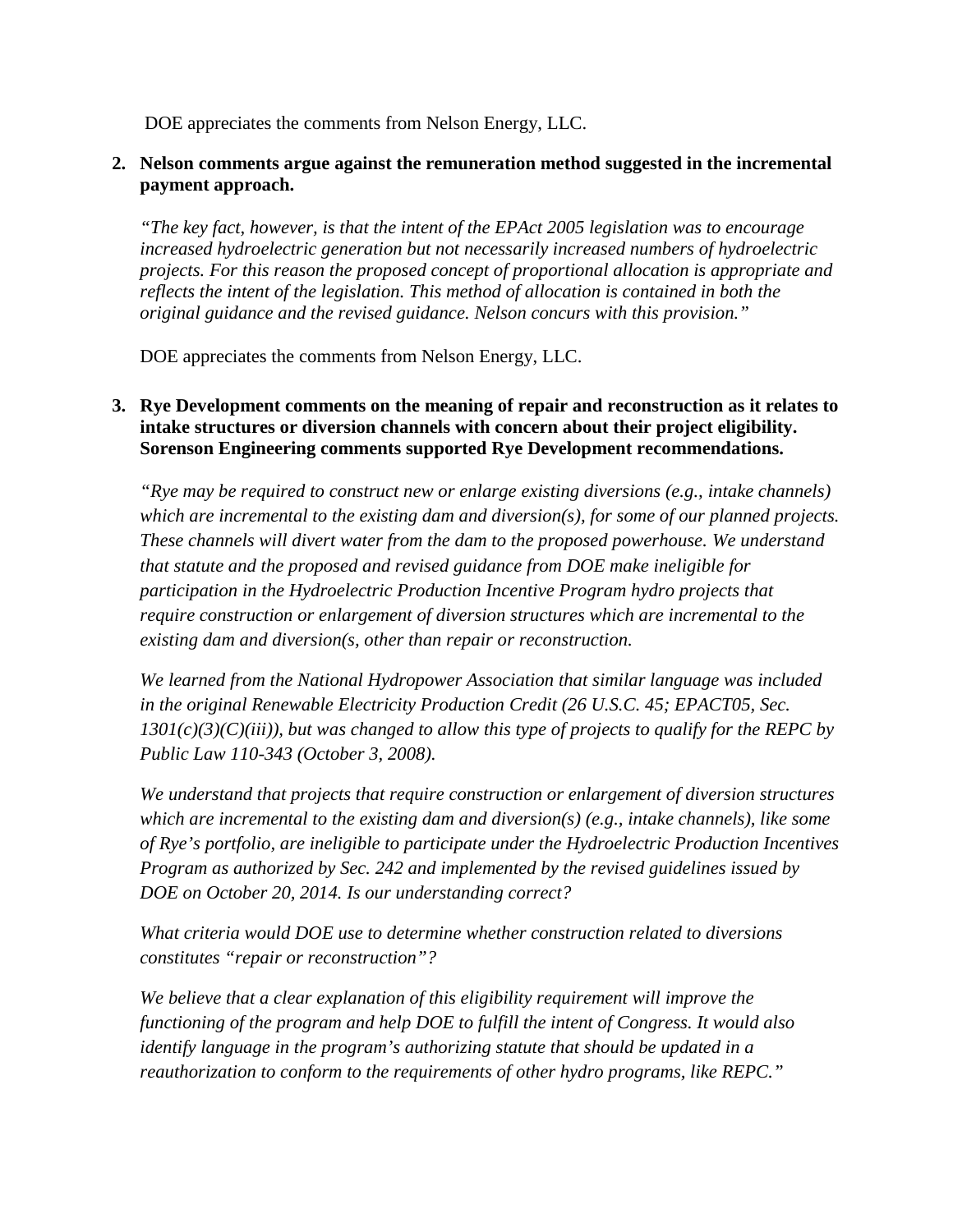Regarding Rye Development's first question, the section 242 hydroelectric production incentive only applies to a "qualified hydroelectric facility," which is defined as a turbine or other generating device owned or solely operated by a non-Federal entity that generates hydroelectric energy for sale and which is added to an existing dam or conduit. "Existing dam or conduit" means any dam or conduit the construction of which was completed before [August 8, 2005] and "which does not require any construction or enlargement of impoundment or diversion structures (other than repair or reconstruction) in connection with the installation of a turbine or other generating device." DOE interprets this to include diversion structures that are incremental to the existing dam/diversion.

Regarding Rye Development's second question, in DOE's proposed guidance it stated that construction should not require any permanent enlargement of impoundment or diversion structure when installed. In the October 2014 version of the draft guidance, we directly addressed concerns regarding temporary changes:

"Existing dam or conduit means any dam or conduit the construction of which was completed before August 8, 2005, and which does not require any construction or enlargement of impoundment or diversion structures (other than repair or reconstruction) in connection with the installation of a turbine or other generating device. An increase in dam height, expansion of reservoir topographic area or expansion of a previously existing conduit cross-section, other than generator penstocks associated with a new generator, after August 8, 2005 would eliminate facilities from eligibility for the hydroelectric production incentive. A temporary increase in dam height that does not expand reservoir topographic area and is for purposes of flood control, hydroelectric generation efficiency improvement, and/or health and safety improvements do not eliminate facilities from eligibility for the hydroelectric production incentive." In other words, the repair or reconstruction of impoundments or diversion structures should not result in permanent, larger impoundments or diversion structures than existed before the repair or construction.

**4. NHA had general comments on the value of the hydropower production incentive program and the approach DOE was using to implement the Guidance. No changes were submitted. NHA suggested that some member of the organization would be submitting their own comments.**

DOE appreciates the review and consideration of the National Hydropower Association of both the July and October draft guidance related to Section 242.

**5. The Colorado Small Hydro Association commented on the payment scheme DOE proposed in the draft Guidance in July and again asks that we consider a payment approach that pays the smallest generator first. Bowersock Mills's comments expand on the reasoning and approach being recommended. Three other organizations supported this approach for allocating payments.**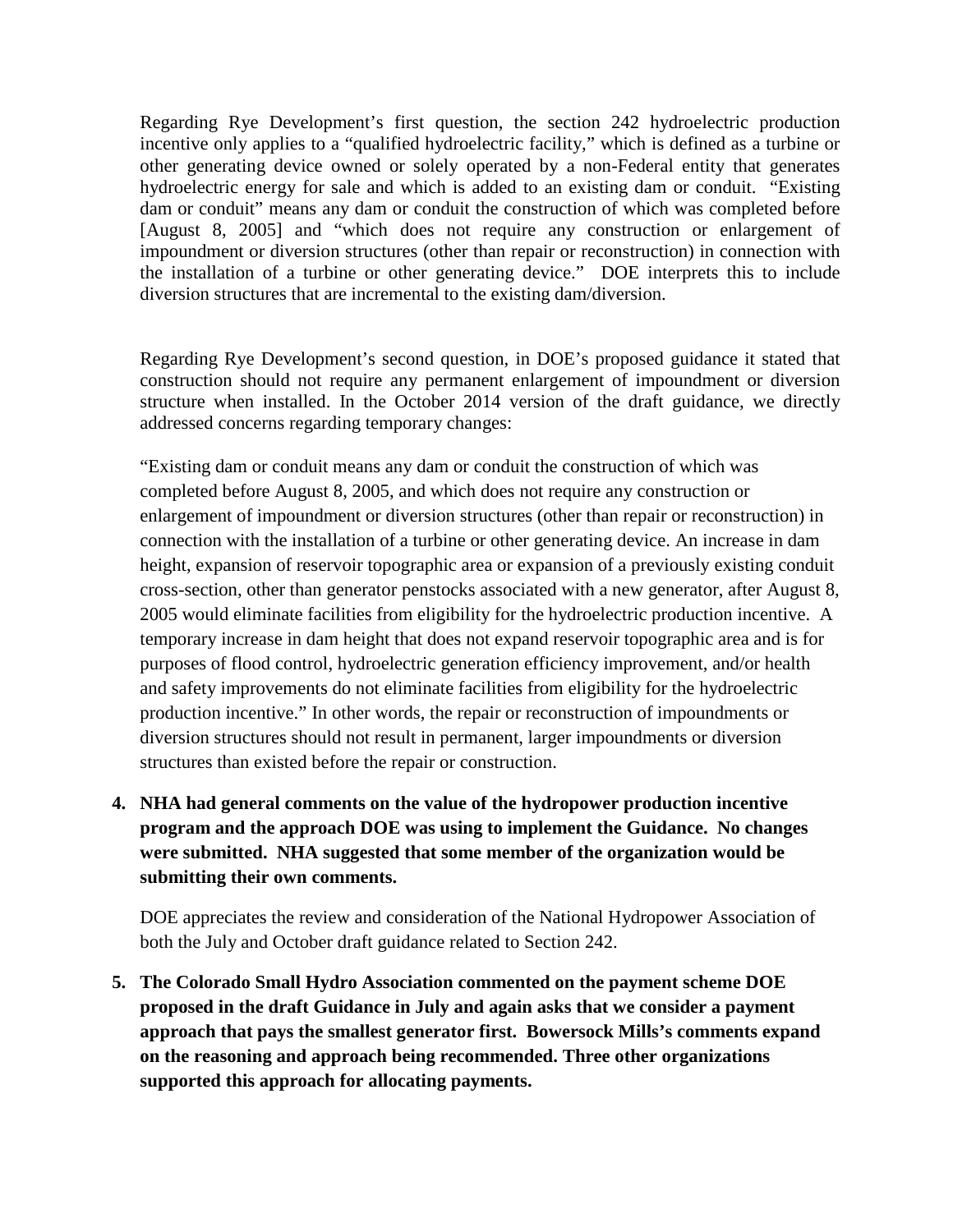DOE understands the concerns of smaller hydropower production facilities. Section  $242(e)(1)$  of EPAct 2005, however, explicitly states that payments made by the Secretary to the owner or operator of a qualified hydroelectric facility "shall be based on the number of kilowatt hours of hydroelectric energy generated by the facility during the incentive period. For any such facility, the amount of such payment shall be 1.8 cents per kilowatt hour." Section  $242(e)(e)(1)$  goes on to describe how that amount should be adjusted for inflation, that the amount is subject to the availability of appropriations, and that there is a cap of \$750,000 on any one facility in one calendar year. The statute does not direct DOE to apportion the funding in any way other than as stated and DOE believes establishing a payment system as envisioned by the commenters would run contrary to the statutory language.

**6. Fall River Electric Cooperative raises a concern about the decision DOE proposes to establish facility eligibility for payment by setting the first Federal fiscal year of electricity production and sale as the initial year of incentive eligibility. They argue an alternate interpretation and suggest language changes.**

DOE has carefully examined the language in EPAct 2005 Section 242 and, as described in the final guidance, find the interpretation included in the draft guidance released on October 20, 2014 to be fully consistent with the law. We recognize the concern expressed by Fall River Electric Cooperative and agree that the guidance will limit payments if a facility is considered eligible in years when appropriations are not available.

**7. W.V. Hydro, Inc. expresses a concern about the scope of equipment replacement required at an existing dam to qualify as new generation and therefore eligibility for payment under the guidance for section 242. They request clarification in the final guidance.**

DOE has included a definition in the Section 242 guidance to expressly state the scope of a facility which would qualify for an incentive payment. "Qualified hydroelectric facility means a turbine or other generating device owned or solely operated by a non-Federal entity which generates hydroelectric energy for sale and which is added to an existing dam or conduit. Turbines and other electric generation devices shall include conventional or new and innovative technologies capable of continuous operation. Construction should not require any permanent enlargement of impoundment or diversion structure when installed."

The intention of Section 242 is to support new qualified hydroelectric facilities at existing dams and not to make payments for incremental increases in energy output from existing facilities. The new turbine or generating device required to qualify for a Section 242 payment would have to include significant changes to the mechanical equipment installed to capture kinetic energy from moving water, equipment used to transfer that energy, the electric generator driven by the energy transfer, and control equipment to manage the entire facility for safe and reliable electricity output. Each applicant's application will be evaluated